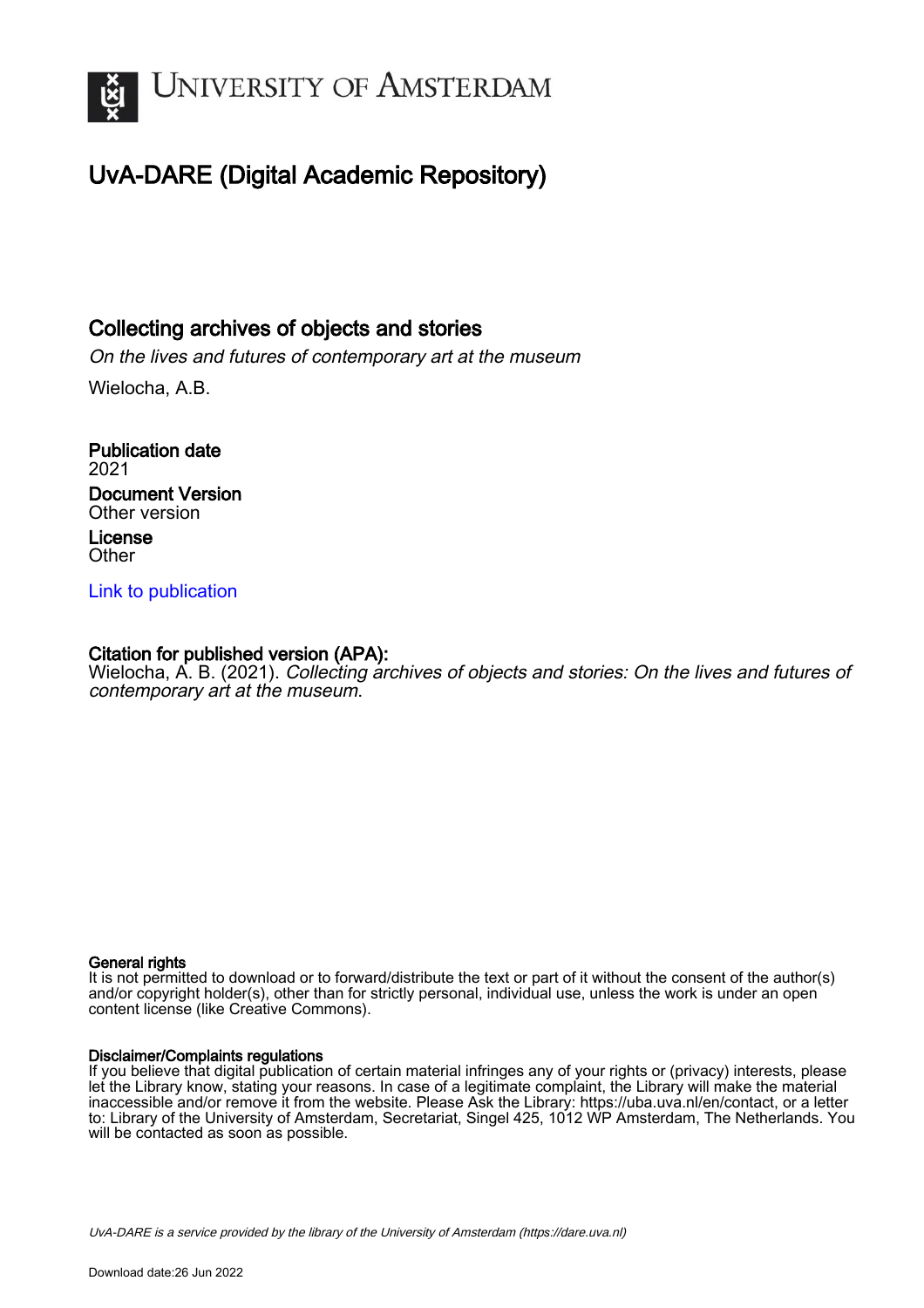# Personal Communication and Interviews

- Anonymous. Conservator at Tate. In-person interview, Tate, London, January 2017 (audio recorded, author's personal archive)
- Bałka, Mirosław. Artist. In-person interview, Museum of Modern Art, Warsaw, July 27, 2015 (audio recorded and transcribed, deposited in archives of Museum of Modern Art in Warsaw)
- Berndes, Christiane. Curator and Head of Collections in Van Abbemuseum, Eindhoven. Inperson interview, November 21, 2018 (audio recorded, author's personal archive)
- Cone, Louise. Sculpture and contemporary art conservator at the Statens Museum for Kunst, Copenhagen. In-person interview, Statens Museum for Kunst, Copenhagen, September 14 and September 20, 2017 (audio recorded, author's personal archive)
- Hoogeveen, Gert. Team Leader of Audio-Visual Art Handling in Stedelijk Museum Amsterdam. In-person interview, May 17, 2017 (audio recorded, author's personal archive)
- Kensche, Susanne. Sculpture Conservator in Kröller-Müller Museum, Otterlo. In-person interview, Kröller-Müller Museum, Otterlo, September 26, 2016 (audio recorded, author's personal archive)
- Kiliszek, Joanna. Former curator of Gallery Wieża. In-person interview, Citizen M Hotel, London, January 16, 2017 (audio recorded, author's personal archive)
- Kruger, Barbara. Artist. In-person interview, Dante Café, New York, July 12, 2017 (audio recorded and transcribed, deposited in the archives of Stedelijk Museum Amsterdam)
- Kwee, Hwie-Bing. Responsible for business development in Omnimark B.V., printing lab. Inperson interview, Stedelijk Museum Amsterdam, February 17, 2017 (audio recorded, author's personal archive)
- Lewis, Kate. Agnes Gund Chief Conservator of The Museum of Modern Art's David Booth Conservation Center and Department at MoMA, NY. In-person interview, Museum of Modern Art, New York, July 14, 2017 (audio recorded, author's personal archive)
- Lusena, Marta. Manager of Danh Vo's studio in Berlin. In-person interview, Danh Vo's studio, Berlin, October 16, 2017 (audio recorded, author's personal archive)
- Mandell, Chanelle. Registration Administrator, Permanent Collection, Registration and Collections at LACMA. In-person interview, Los Angeles County Museum of Art, Los Angeles, September 9, 2016 (audio recorded, author's personal archive)